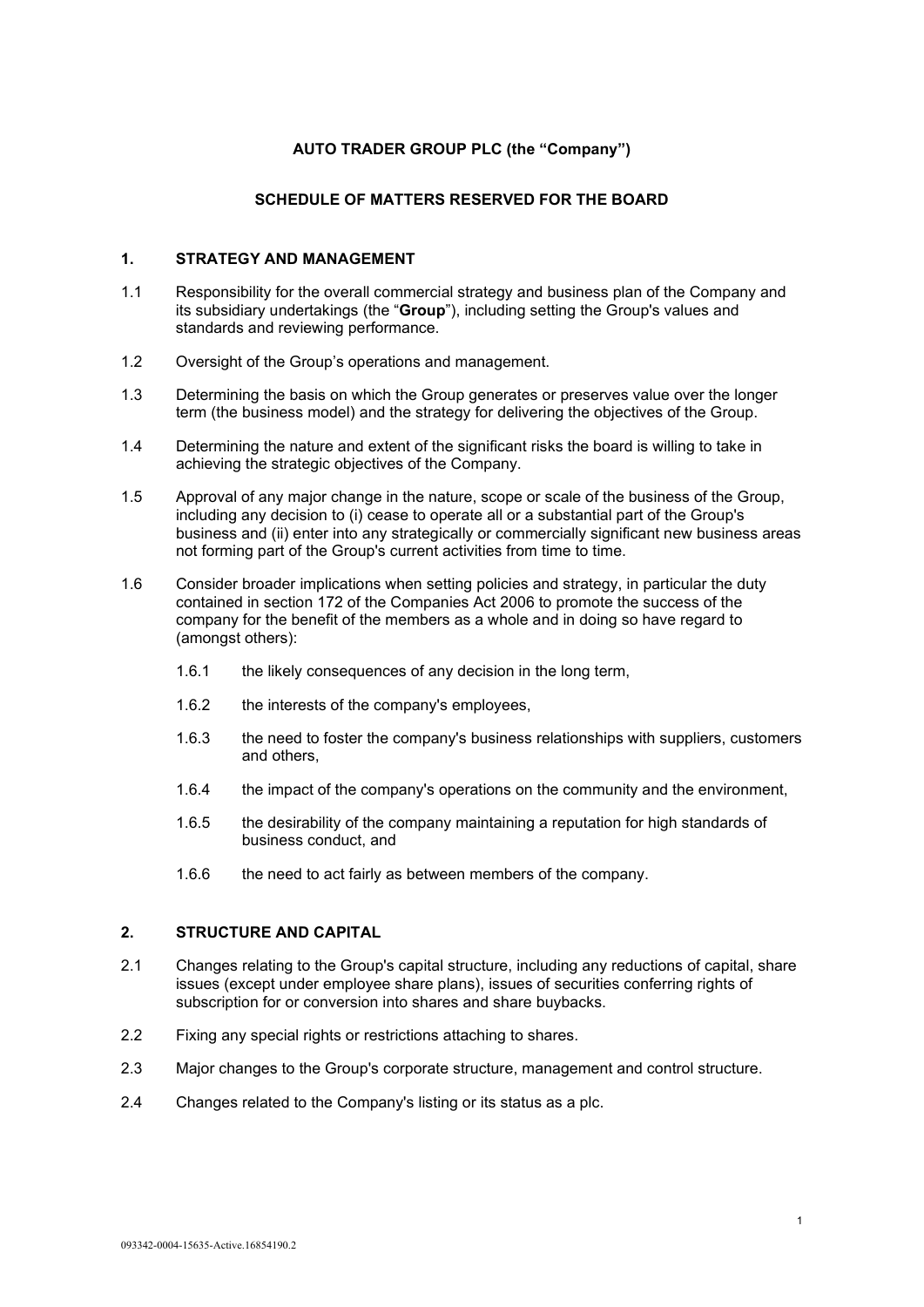# **3. FINANCIAL REPORTING AND AUDIT**

- 3.1 Approval of preliminary and final annual reports and accounts (including the board satisfying themselves that the annual report and accounts are fair, balanced and understandable), half-yearly reports and trading updates, having taken into account recommendations from the Audit Committee.
- 3.2 Approval of the dividend policy, approval and declaration of the interim dividend and recommendation of the final dividend.
- 3.3 Approval of accounting policies and practices and any changes thereto; the use of any offbalance sheet structures; alteration of the accounting reference date.
- 3.4 Acceptance of any proposed audit qualification of the accounts.
- 3.5 Approval of Audit Committee's:
	- 3.5.1 recommendations for the tender, appointment or removal of external auditors; and
	- 3.5.2 recommendations on external auditors' remuneration.
- 3.6 The making of any material tax elections or the entry into any agreement, compromise or accommodation with HM Revenue and Customs, in accordance with the current Tax Risk Management policy.

# **4. RISK MANAGEMENT AND POLICIES**

- 4.1 Setting risk management and internal control policies for the Group, taking into account any recommendations of the Audit Committee.
- 4.2 Reviewing the effectiveness of risk management and internal control systems on an ongoing basis, including receiving and reviewing regular reports on internal control and approval of an appropriate statement for inclusion in the annual report.
- 4.3 Carrying out a robust assessment (at least annually) of the principal risks facing the Company, including those that would threaten its business model, future performance, solvency or liquidity, and including climate related risks and opportunities, and report in the Annual Report those risks, explaining how they are being managed or mitigated.
- 4.4 Monitoring the Company's risk management and internal controls systems (covering all material controls, including financial operational and compliance controls) and at least annually, carry out a review of their effectiveness and report on that review in the Annual Report.
- 4.5 Prosecution, defence or settlement of litigation, arbitration, regulatory or other proceedings (involving anticipated costs and settlement, together exceeding £200,000 or being otherwise material to the Group).
- 4.6 Any matter which could reasonably be expected to have a material effect on the reputation or standing of the Company or Group.
- 4.7 Agreement of codes of business conduct and ethics, in light of the Bribery Act 2010 and directors' duties.
- 4.8 Approval of material alterations to the limit of cover or premium of any of the insurance policies of any Group company, including, without limitation, directors' and officers' liability insurance.
- 4.9 Approval of environmental policy.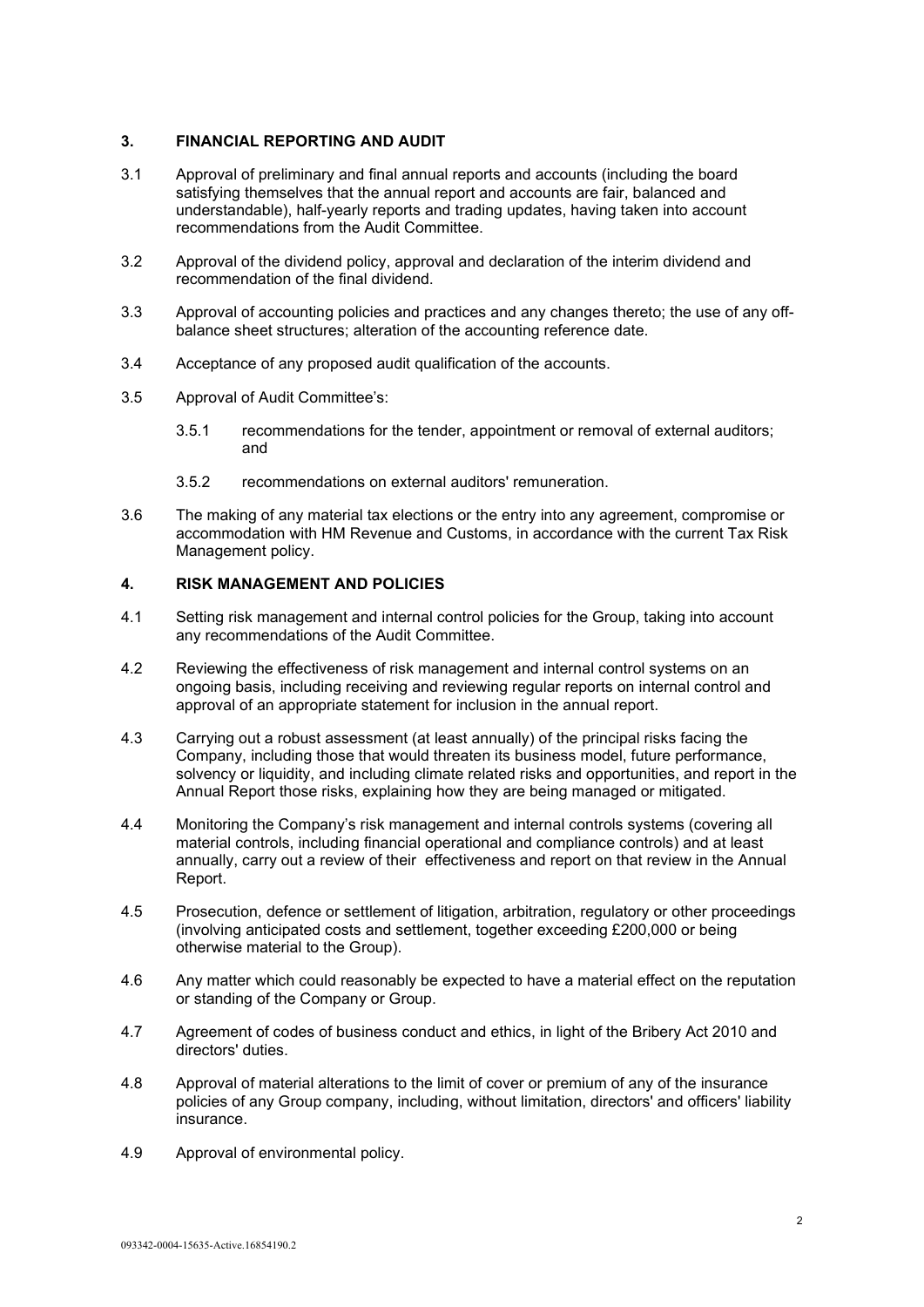- 4.10 Approval of health and safety policy.
- 4.11 Approval of whistleblowing policy.
- 4.12 Approval of disclosure policy.
- 4.13 Approval of anti-corruption and bribery policy.
- 4.14 Approval or amendment of insider list guidance note.
- 4.15 Approval of the share dealing code.

## **5. TRANSACTIONS**

- 5.1 Approval of expenditure in the normal course of business as follows:
	- 5.1.1 the annual capital expenditure budget and of all unbudgeted capital expenditure in excess of £1 million in committed value over the term either as a single transaction or a series of related transactions;
	- 5.1.2 the annual marketing budget, and of all unbudgeted marketing expenditure in excess of £1 million in committed spend over the term either as a single transaction or a series of related transactions;
	- 5.1.3 For all other costs, the entry into, amendment or variation of contracts in excess of £1 million in committed spend over the term either as a single transaction or a series of related transactions .
- 5.2 Approval of an acquisition or disposal of interests in real property above £1 million.
- 5.3 Approval of any contract or agreement outside of the normal course of business of the Company in excess of £100,000 in value.
- 5.4 Contracts in which a director or other related party is interested.
- 5.5 Any proposed acquisition or disposal of a business, shares in a company, controlling/ noncontrolling interests including investments in associates, joint ventures, partnerships and similar arrangements with a total consideration in excess of £5 million.
- 5.6 Any binding commitment to enter into a material strategic alliance, joint venture, partnership or profit sharing arrangement with a total annual impact on revenues or profits in excess of £5 million.
- 5.7 Giving security over significant assets and the entry into, or increasing or extending of any material liability under any guarantee, indemnity or letter of comfort where the value exceeds £1 million, other than in the ordinary and usual course of business.
- 5.8 Establishing managerial authority limits.

## **6. COMMUNICATION AND REGULATORY REQUIREMENTS**

- 6.1 Calling general meetings of shareholders.
- 6.2 Approval of resolutions and related documentation to be put forward to shareholders at a general meeting.
- 6.3 Approval of announcements and press releases concerning matters decided by the board.
- 6.4 Delegation of authority to issue an urgent announcement to the Group's Disclosure Panel without the need to call a board meeting, in order to comply with the company's regulatory obligation to announce inside information as soon as possible.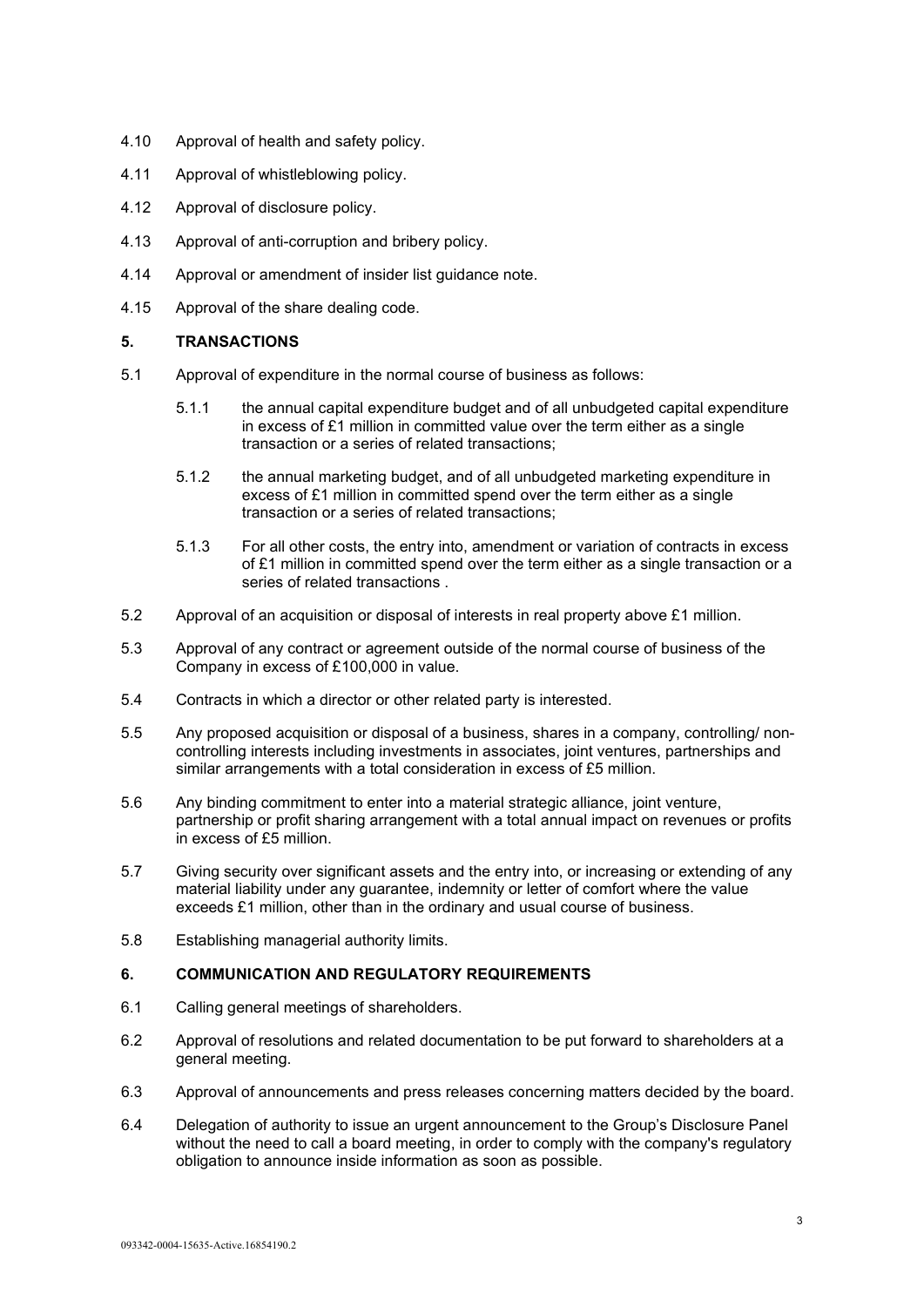- 6.5 Ensuring compliance with the Listing, Prospectus, Disclosure and Transparency Rules.
- 6.6 Approval of all circulars, prospectuses and equivalent documents (save that approval of routine documents may be delegated to a committee).

## **7. FINANCE**

- 7.1 Any increase beyond the borrowing limits previously adopted.
- 7.2 Raising new capital and obtaining and confirming major financing facilities, debt factoring, sale and leaseback arrangements and contracts for derivatives, in each case with third parties, delegating authority, as appropriate, to finalise details.
- 7.3 Approval of any amendment, variation, waiver (including a request for a waiver) of any provision of, or termination (or giving notice to terminate) of any provision of any of the Group's material financing arrangements or granting any consent or exercising any discretion granted pursuant to such arrangements.
- 7.4 Approval of the making, increasing or extending of any material loan or advance or grant of credit to any person (other than trade credit in the ordinary and usual course of trading).
- 7.5 Approval of annual operating and capital expenditure budgets and changes thereto and review of performance against budgets.
- 7.6 Treasury policies (including foreign currency and interest rate exposures).
- 7.7 Approval of valuations of the Company's assets.

## **8. DIRECTORS, SENIOR EMPLOYEES AND OTHER APPOINTMENTS**

- 8.1 Approval of Nomination Committee's recommendations on:
	- 8.1.1 board appointments and removals;
	- 8.1.2 board and senior employee succession;
	- 8.1.3 appointment of Chairman and Chief Executive and terms of engagement (other than remuneration) for Chairman and Chief Executive;
	- 8.1.4 appointment of the senior independent director
	- 8.1.5 terms of engagement (other than remuneration) of non-executive directors;
	- 8.1.6 the re-appointment of any non-executive director at the end of his specified term of office;
	- 8.1.7 the re-election by shareholders of any director; and
	- 8.1.8 any matters concerning the continuation in office of any director at any time.
- 8.2 Setting policy on boardroom diversity, including gender, and monitoring its implementation.
- 8.3 Remuneration of non-executive directors.
- 8.4 Appointment and removal of company secretary; terms of engagement (other than remuneration) of company secretary.
- 8.5 Board policy on the duration of contracts with directors (both executive and non-executive).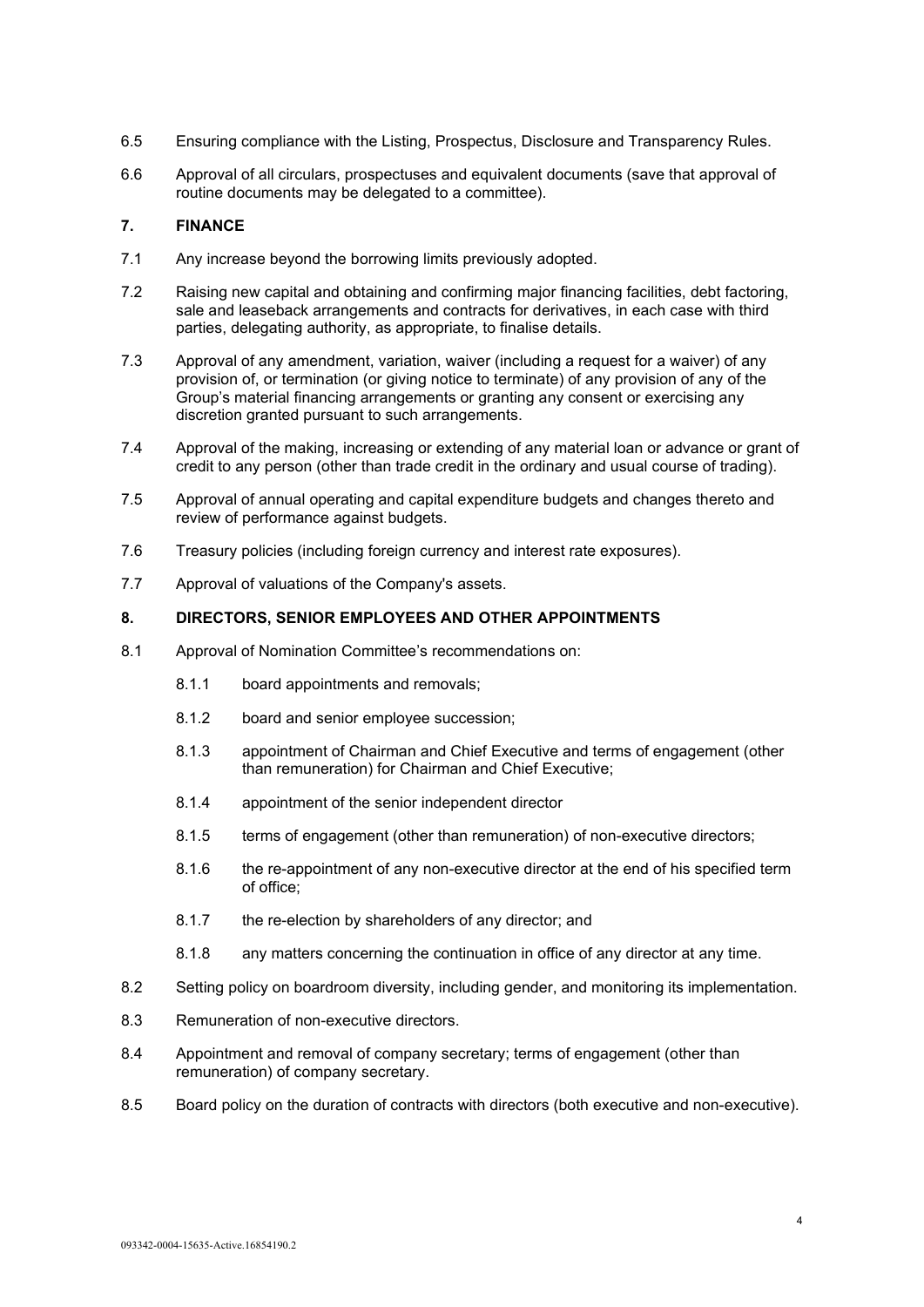- 8.6 The procedures in place (or to be put in place) for the authorisation of directors' conflict matters falling within section 175 of the Companies Act 2006 and any changes to these procedures.
- 8.7 The authorisation of any conflict matter arising for any director of the Company under section 175 of the Companies Act 2006 and the terms and conditions attaching to such authorisation taking into account any recommendations of the Nomination Committee.
- 8.8 Approval of terms of reference, membership of board committees and any material changes to either.
- 8.9 Delegation of the board's powers, including formation of such committees as the Board may from time to time consider necessary and appropriate and receiving reports on their activities.
- 8.10 Division of responsibilities between the Chairman, Chief Executive and other executive directors.
- 8.11 Procedure for directors in the furtherance of their duties to take independent professional advice, at the Company's expense.
- 8.12 Assessment of which non-executive directors are independent.
- 8.13 Approval of performance evaluation programmes for board, committees and individual directors.

# **9. REMUNERATION**

- 9.1 Approval of Remuneration Committee's recommendations on remuneration policy for the Executive Directors, company secretary and for senior employees.
- 9.2 Directors' remuneration report, including approval of Remuneration Committee's recommendations to exclude from the report any performance measures, performance targets and formulae which may be considered commercially sensitive to the Company.

#### **10. EMPLOYMENT AND PENSION ISSUES**

- 10.1 Approval of the establishment or amendment of new pension or life insurance schemes.
- 10.2 Major changes in the rules or funding of the pension schemes, or changes of trustees or fund management arrangements.
- 10.3 The introduction of new share incentive plans or major changes to existing plans, to be put to shareholders for approval.
- 10.4 Decisions regarding proposed large-scale redundancies.

# **11. CORPORATE GOVERNANCE AND SHAREHOLDER ENGAGEMENT**

- 11.1 Compliance with the UK Corporate Governance Code and other relevant corporate governance guidelines.
- 11.2 Overall governance framework and values of the group.
- 11.3 Relations and engagement with shareholders and the investment community generally.
- 11.4 Carrying out an assessment (at least annually) of its own performance, that of its committees and individual directors and the division of responsibilities.